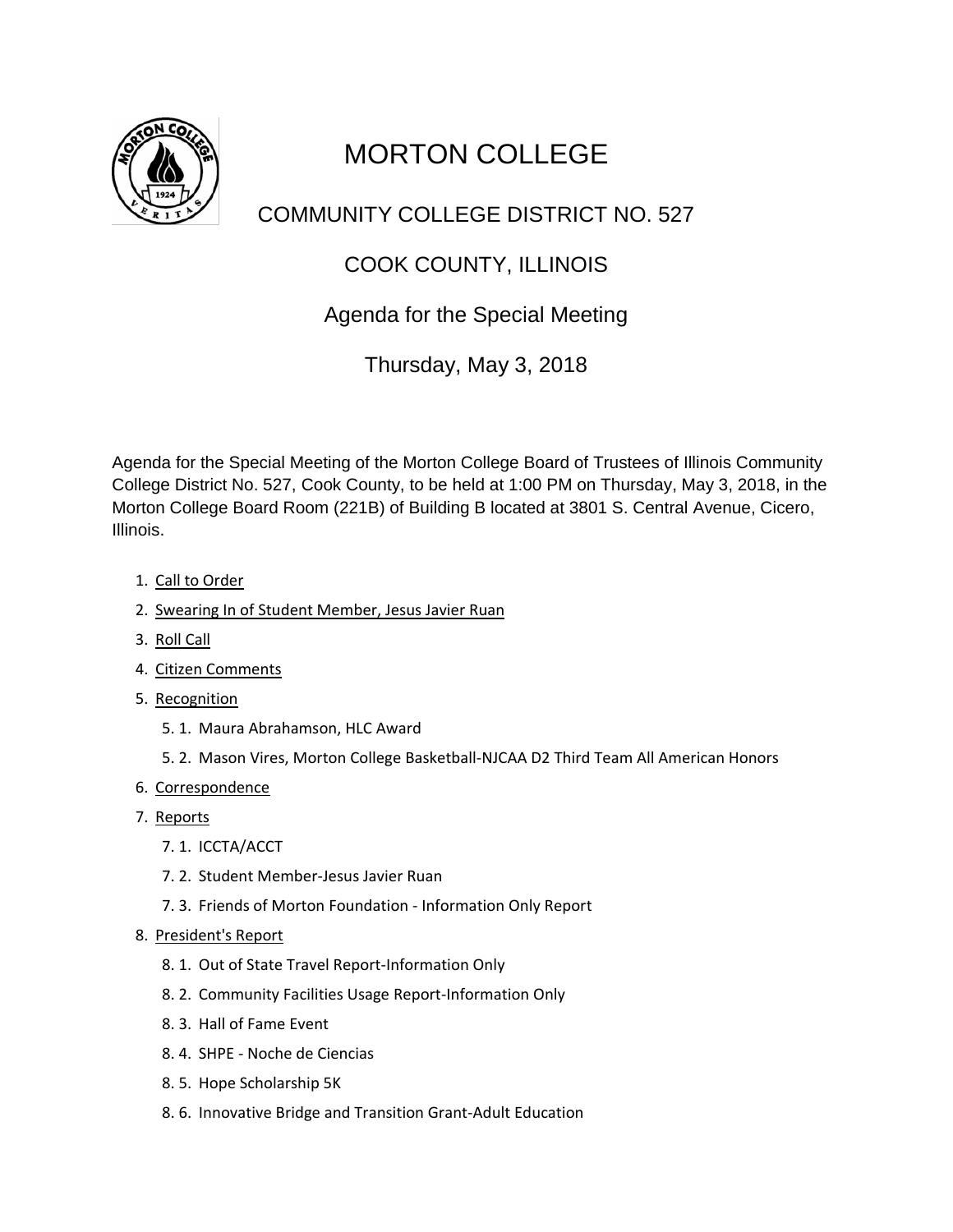- 8. 7. Capital Renovations Priorities
- 8. 8. FY19 Budget Priorities
- 8. 9. Strategic Plan Implementation, Evaluation
- 8. 10. Strategic Enrollment Plan
- 8. 11. FY19 Organizational Structure
- 8. 12. Morton College Public Relations & Community Outreach Marketing Plan

#### 9. Consent Agenda

- 9. 1. Approval of the Consent Agenda-Items may be removed from the consent agenda on the request of any one member. Items not removed may be adopted by general consent without debate. Removed items may be taken up either immediately after the consent agenda or placed later on the agenda at the discretion of the Board.
- 9. 2. Approval of the Minutes of Regular Meeting held on March 26, 2018
- 9. 3. Approval and Ratification of Accounts Payable and Payroll \$3,277,396 and Budget Transfers \$423,477 for the month of February 2018, as submitted
- 9. 4. Approval of the Monthly Budget Report-for fiscal year to date ending in February 2018 be received and filed for Audit
- 9. 5. Approval of the Treasurer's Report February 2018 be received and filed for Audit
- 9. 6. Approval of the following Facility Use Permits
	- 9. 6. 1. Peace Officers Memorial, May 10, 2018, Parking Lot
	- 9. 6. 2. Mexican Dance Ensemble Chicago, May 12, 2018, Jedlicka Performing Arts **Center**
	- 9. 6. 3. District 103 Toastmasters, June 9, 2018, Auditorium/Cafeteria/Classrooms
	- 9. 6. 4. District 103 Toastmasters, May 5, 2018, Auditorium/Cafeteria/Classrooms
	- 9. 6. 5. Pathway to Adventure Council-Boy Scouts, May 5, 2018, Lecture Hall/Classrooms
- 9. 7. Approval of the Nursing Resolution Affiliation Agreement with Benedictine University, as submitted
- 9. 8. Appointment of Officer for Information Requests received under the *Freedom of Information Act - Ronald Lullo*
- 9. 9. Appointment of Compliance Officer for the *Open Meetings Act* Ronald Lullo
- 9. 10. Approval of the list of Morton College Designated Depositories of excess funds for Fiscal Year 2019, as submitted
- 9. 11. Approval of the Morton College Investment Guidelines for FY 2019
- 9. 12. Approval of the out of the country travel of Tom Pierce to Netherlands and Michael Nedza Netherlands for approximately two weeks, from May 12-May 26, 2018 to participate in the Illinois Consortium for International Studies and Programs at a cost of Approximately \$1800 per Person
- 10. Old Business Action Items
- 11. New Business Action Items